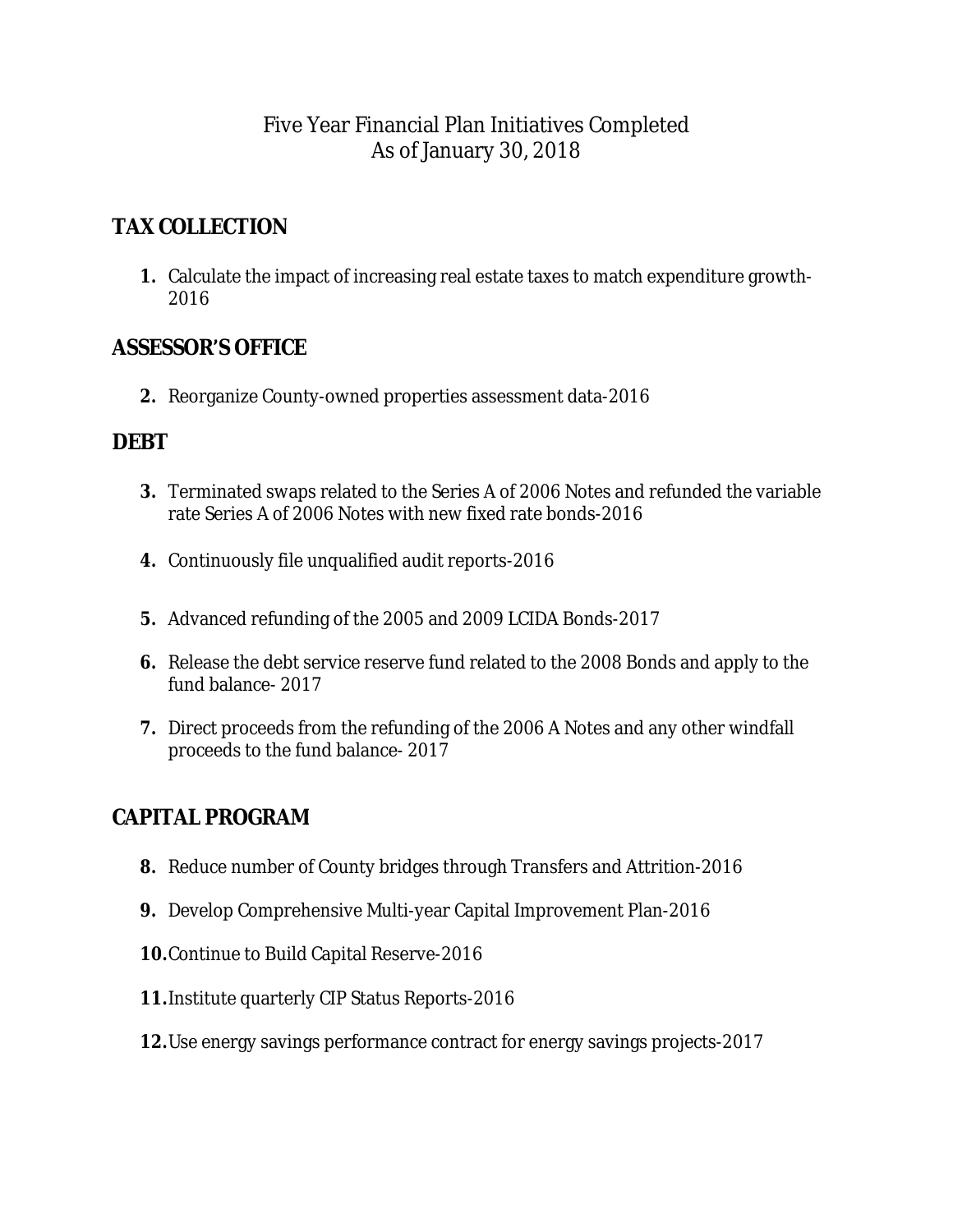### **BUDGET & FINANCE**

- **13.**Staff to Meet Budget and Accounting Needs-2016
- **14.** Release Management Letters and Commit to Respond to Each Comment-2016
- **15.** Consolidate and Improve Banking Practices-2016
- **16.** Establish a Fund Balance Policy-2016

#### **WORKFORCE**

- **17.** Salary Review of Non-Represented Employees-2016
- **18.** Bring Employee Healthcare Contributions In-Line with Market Norms-2016

#### **JUSTICE SYSTEM**

- **19.** Improve outcomes, enhance efficiency, and reduce the cost of the justice system-2016
- **20.** Explore alternative facility opportunities-2016

#### **HUMAN SERVICES**

- **21.** Restructure the Human Services Fiscal Office-2016
- **22.**Review of Human Services Block Grant spending-2017

### **CHILDREN & YOUTH**

- **23.** Hire the Budgeted Fiscal Director-2016
- **24.** Invest in Technology-2016
- **25.**Make improvements to contracting process-2017

#### **AREA AGENCY ON AGING**

**26.** Explore Non-Profit Status-2016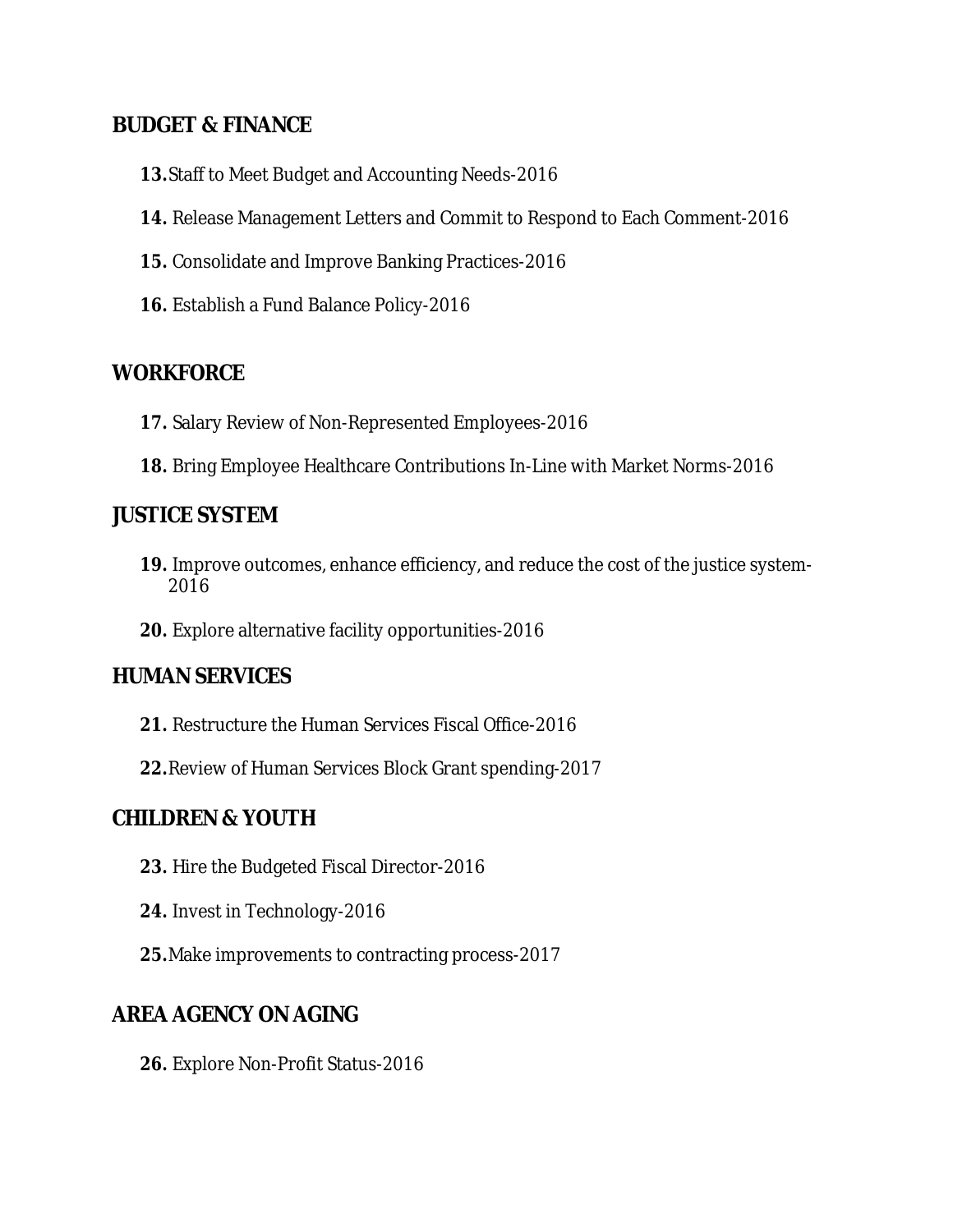#### **VETERAN'S AFFAIRS**

**27.** Reclassify and Reduce Staff-2016

### **EMERGENCY MANAGEMENT AGENCY**

**28.** Continue to seek grant revenues from the Federal and State Level-2016

#### **911 COMMUNICATIONS CENTER**

- **29.** Fill vacant Telecommunicator position vacancies; implement strategies to reduce calls-2016
- **30.** Develop a Capital Plan-2016

#### **ADMINISTRATIVE SERVICES**

- **31.** Prioritization of Information Technology projects-2016
- **32.** Complete the Valley Crest Nursing Home property sale and market other properties-2016

#### **CONTROLLER**

**33.** Formalize and track the timeliness of reports and audits-2016

#### **PLANNING & ZONING**

- **34.** Fill vacant Planning Data Manager position-2016
- **35.** Establish a Multi-Year Economic Development Plan-2016

#### **DRUG & Alcohol**

**36.** Continue efforts to focus on early treatment and prevention services-2017

#### **ENGINEERS**

**37.** Reduce lease payments by improving space management-2017